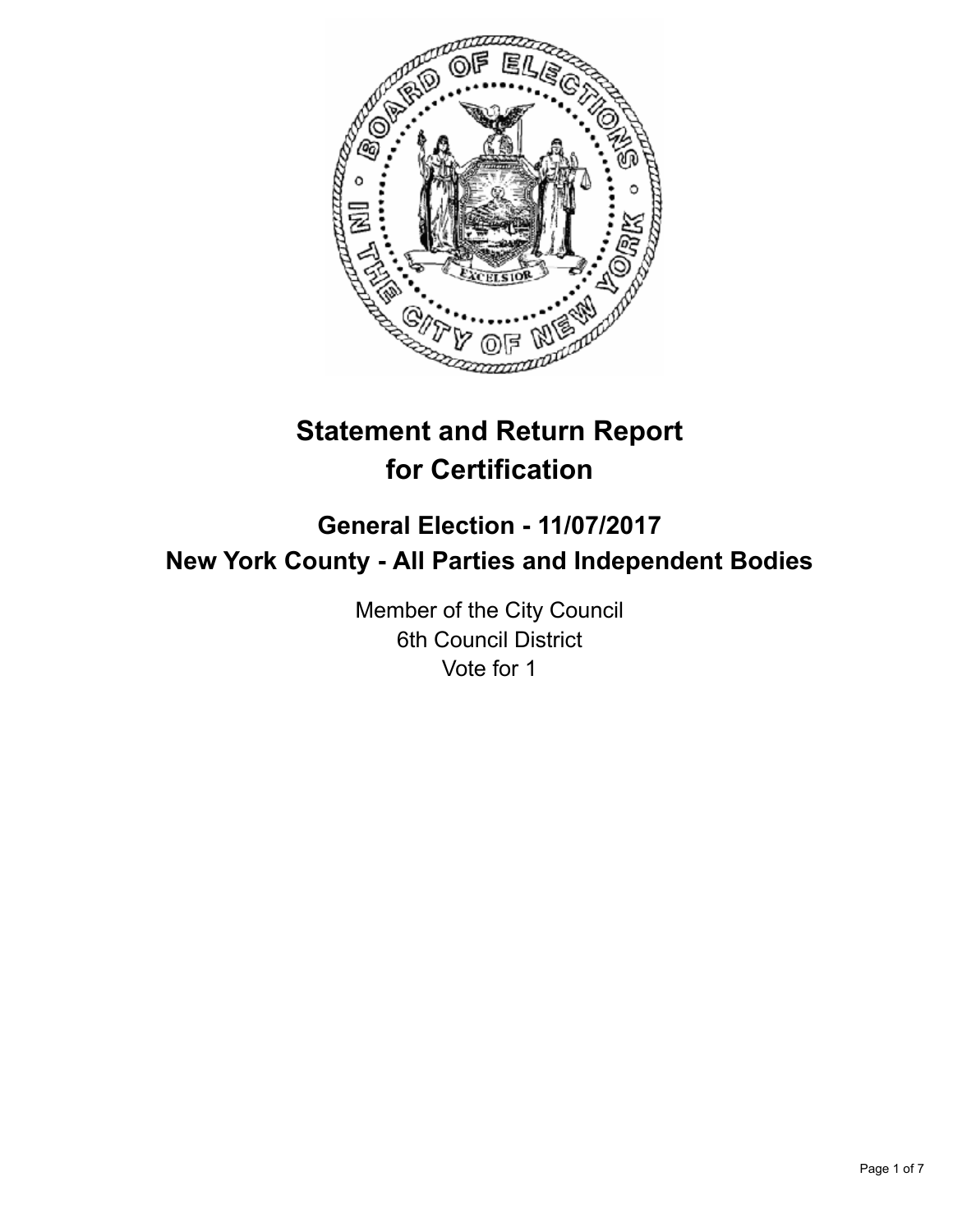

### **Assembly District 67**

| <b>PUBLIC COUNTER</b>                                    | 21,873       |
|----------------------------------------------------------|--------------|
| MANUALLY COUNTED EMERGENCY                               | 0            |
| <b>ABSENTEE / MILITARY</b>                               | 631          |
| <b>AFFIDAVIT</b>                                         | 218          |
| <b>Total Ballots</b>                                     | 22,722       |
| Less - Inapplicable Federal/Special Presidential Ballots | 0            |
| <b>Total Applicable Ballots</b>                          | 22,722       |
| HELEN K. ROSENTHAL (DEMOCRATIC)                          | 17,077       |
| HYMAN DRUSIN (REPUBLICAN)                                | 2,407        |
| HELEN K. ROSENTHAL (WORKING FAMILIES)                    | 1,346        |
| WILLIAM H. RAUDENBUSH (STAND UP TOGETHER)                | 650          |
| BENJAMIN A JONES (WRITE-IN)                              | 1            |
| BILL RAUDENBASH (WRITE-IN)                               | 1            |
| <b>BOB FERIAND (WRITE-IN)</b>                            | 1            |
| CARY GOODMAN (WRITE-IN)                                  | 1            |
| CHAIM LEGGIERE (WRITE-IN)                                | 1            |
| DANIEL BERNER (WRITE-IN)                                 | 1            |
| DANIEL MORLO (WRITE-IN)                                  | 1            |
| DAVID SACK (WRITE-IN)                                    | 1            |
| DONALD TRUMP (WRITE-IN)                                  | 1            |
| ELLEN JACOB (WRITE-IN)                                   | 1            |
| ETHAN GOLDSTEIN (WRITE-IN)                               | 1            |
| <b>GABRIEL HEAFITZ (WRITE-IN)</b>                        | 1            |
| HENRY E. NASS (WRITE-IN)                                 | 1            |
| HENRY NASS (WRITE-IN)                                    | 4            |
| JACQUELINE WRIGHT (WRITE-IN)                             | 1            |
| JEFFREY BERMAN (WRITE-IN)                                | 1            |
| JOHN LEVY (WRITE-IN)                                     | 1            |
| LINDA ROSENTHAL (WRITE-IN)                               | 1            |
| MARC FLIEDNER (WRITE-IN)                                 | 3            |
| MATT HOGAN (WRITE-IN)                                    | $\mathbf{1}$ |
| MEL WYMORE (WRITE-IN)                                    | 44           |
| MELISSA ELSTEIN (WRITE-IN)                               | 1            |
| MICHAEL JACOBS (WRITE-IN)                                | 1            |
| MINDY HECHT (WRITE-IN)                                   | 1            |
| PRINCESS LEA (WRITE-IN)                                  | 1            |
| REBECCA HARARY (WRITE-IN)                                | 1            |
| RONNIE ELDRIDGE (WRITE-IN)                               | 1            |
| TIAM BAWL (WRITE-IN)                                     | 1            |
| UNATTRIBUTABLE WRITE-IN (WRITE-IN)                       | 7            |
| WILL CAMPO (WRITE-IN)                                    | 1            |
| <b>Total Votes</b>                                       | 21,564       |
| Unrecorded                                               | 1,158        |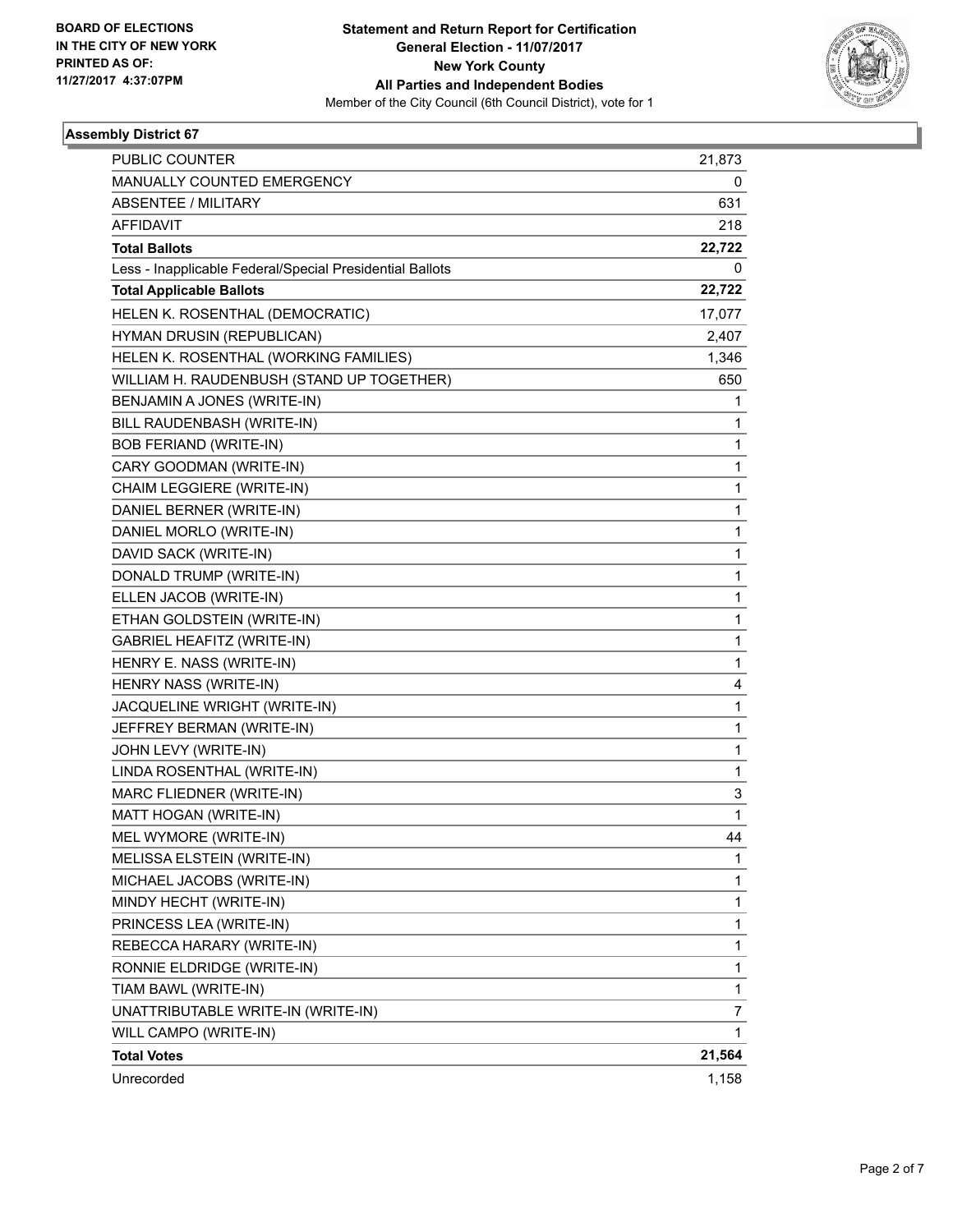

### **Assembly District 68**

| <b>Total Votes</b>                                       | 0        |
|----------------------------------------------------------|----------|
| WILLIAM H. RAUDENBUSH (STAND UP TOGETHER)                | 0        |
| HELEN K. ROSENTHAL (WORKING FAMILIES)                    | $\Omega$ |
| <b>HYMAN DRUSIN (REPUBLICAN)</b>                         | 0        |
| HELEN K. ROSENTHAL (DEMOCRATIC)                          | 0        |
| <b>Total Applicable Ballots</b>                          | 0        |
| Less - Inapplicable Federal/Special Presidential Ballots | 0        |
| <b>Total Ballots</b>                                     | 0        |
| <b>AFFIDAVIT</b>                                         | 0        |
| ABSENTEE / MILITARY                                      | 0        |
| <b>MANUALLY COUNTED EMERGENCY</b>                        | 0        |
| PUBLIC COUNTER                                           | 0        |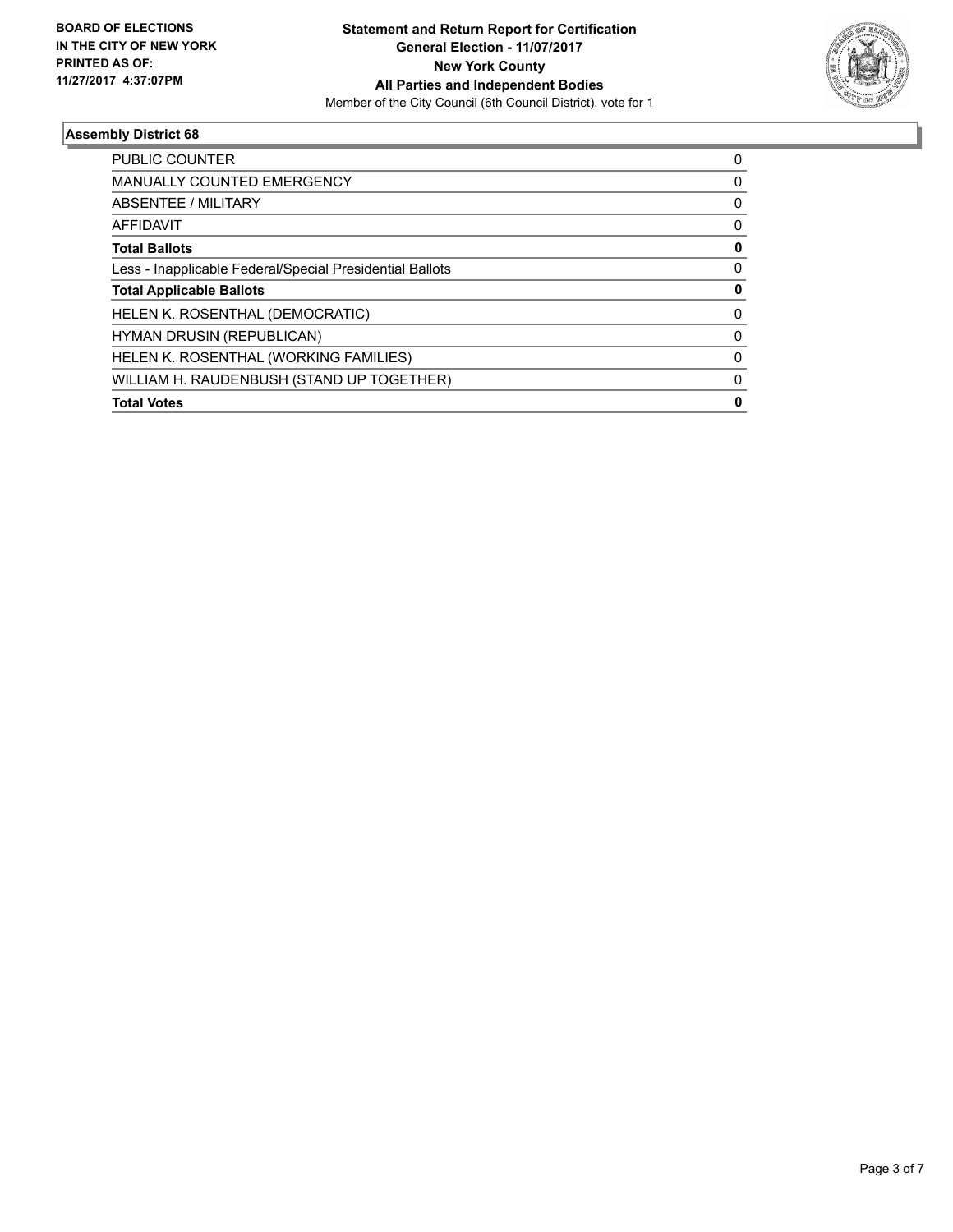

### **Assembly District 69**

| PUBLIC COUNTER                                           | 14,283         |
|----------------------------------------------------------|----------------|
| MANUALLY COUNTED EMERGENCY                               | 0              |
| <b>ABSENTEE / MILITARY</b>                               | 470            |
| <b>AFFIDAVIT</b>                                         | 149            |
| <b>Total Ballots</b>                                     | 14,902         |
| Less - Inapplicable Federal/Special Presidential Ballots | 0              |
| <b>Total Applicable Ballots</b>                          | 14,902         |
| HELEN K. ROSENTHAL (DEMOCRATIC)                          | 11,375         |
| HYMAN DRUSIN (REPUBLICAN)                                | 1,086          |
| HELEN K. ROSENTHAL (WORKING FAMILIES)                    | 1,340          |
| WILLIAM H. RAUDENBUSH (STAND UP TOGETHER)                | 295            |
| AARON JUDGE (WRITE-IN)                                   | 1              |
| ALVIS PRETZEL (WRITE-IN)                                 | $\mathbf{1}$   |
| BARRY SHER (WRITE-IN)                                    | $\mathbf{1}$   |
| CAREY GOODMAN (WRITE-IN)                                 | 3              |
| CARY GOODMAN (WRITE-IN)                                  | 3              |
| CHRISTINE QUINN (WRITE-IN)                               | $\mathbf{1}$   |
| COLE KANNER (WRITE-IN)                                   | 1              |
| CORCORAN BYRNE (WRITE-IN)                                | $\mathbf{1}$   |
| DANIEL WEISS (WRITE-IN)                                  | $\mathbf{1}$   |
| DANIELA F GOLDIN (WRITE-IN)                              | 1              |
| DAVID OWENS (WRITE-IN)                                   | $\mathbf{1}$   |
| FRANK SCALA (WRITE-IN)                                   | $\mathbf{1}$   |
| <b>GARY KANE (WRITE-IN)</b>                              | 1              |
| HELEN ONG HA (WRITE-IN)                                  | $\mathbf{1}$   |
| HENRY E. NASS (WRITE-IN)                                 | $\mathbf{1}$   |
| HYAM RAUDEN BYA (WRITE-IN)                               | 1              |
| HYMAN RAUDEN BUSH (WRITE-IN)                             | $\mathbf{1}$   |
| JAY BURSTEIN (WRITE-IN)                                  | $\mathbf{1}$   |
| JOEL KELLUM (WRITE-IN)                                   | 1              |
| JUSTIN M. WARD (WRITE-IN)                                | $\mathbf{1}$   |
| LISE MARTINA (WRITE-IN)                                  | $\overline{2}$ |
| MARC FLIEDNER (WRITE-IN)                                 | 3              |
| MEL WYMORE (WRITE-IN)                                    | 13             |
| MICAH LASHER (WRITE-IN)                                  | $\mathbf{1}$   |
| MICHAEL BLOOMBERG (WRITE-IN)                             | 1              |
| NATHAN BROWN (WRITE-IN)                                  | $\mathbf{1}$   |
| NICIA ERNST (WRITE-IN)                                   | $\mathbf{1}$   |
| PETE KOO (WRITE-IN)                                      | 2              |
| RICHARD MITCHELL (WRITE-IN)                              | $\mathbf{1}$   |
| ROBERT MUELLER (WRITE-IN)                                | $\mathbf{1}$   |
| RONDA HAUBEN (WRITE-IN)                                  | 1              |
| SAR GUMUSYAN (WRITE-IN)                                  | $\mathbf{1}$   |
| SUSAN TUCKER (WRITE-IN)                                  | $\mathbf{1}$   |
| UNATTRIBUTABLE WRITE-IN (WRITE-IN)                       | 8              |
| <b>Total Votes</b>                                       | 14,157         |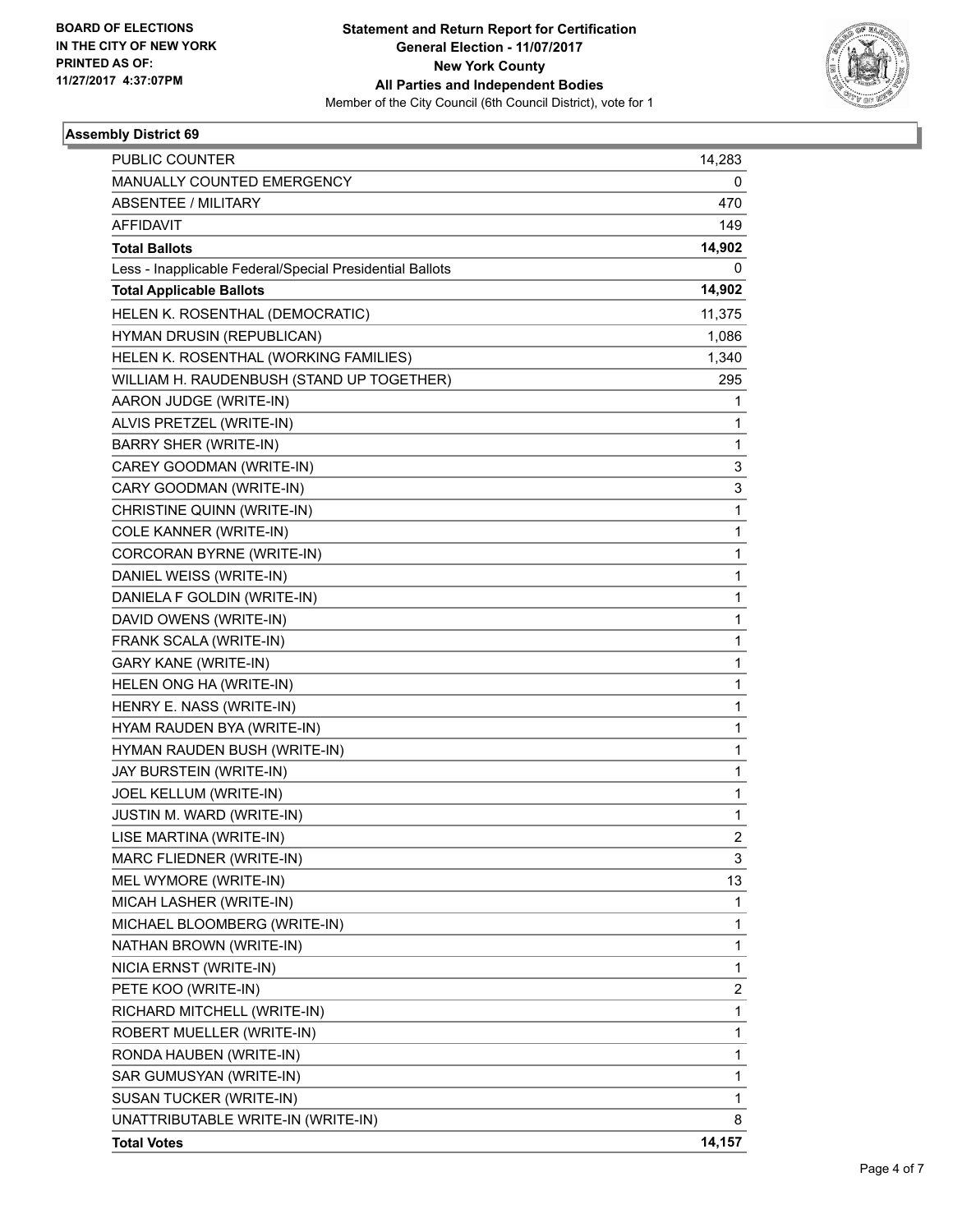

#### Unrecorded 745

| <b>Assembly District 75</b>                              |                |
|----------------------------------------------------------|----------------|
| PUBLIC COUNTER                                           | 1,461          |
| MANUALLY COUNTED EMERGENCY                               | 0              |
| ABSENTEE / MILITARY                                      | 44             |
| <b>AFFIDAVIT</b>                                         | 14             |
| <b>Total Ballots</b>                                     | 1,519          |
| Less - Inapplicable Federal/Special Presidential Ballots | 0              |
| <b>Total Applicable Ballots</b>                          | 1,519          |
| HELEN K. ROSENTHAL (DEMOCRATIC)                          | 1,066          |
| HYMAN DRUSIN (REPUBLICAN)                                | 238            |
| HELEN K. ROSENTHAL (WORKING FAMILIES)                    | 85             |
| WILLIAM H. RAUDENBUSH (STAND UP TOGETHER)                | 28             |
| <b>BEN PLATT (WRITE-IN)</b>                              | 1              |
| DAN DALDIN (WRITE-IN)                                    | 1              |
| JOSH MENDELSOHN (WRITE-IN)                               | 1              |
| MEL WYMORE (WRITE-IN)                                    | $\overline{2}$ |
| REBECCA HARARY (WRITE-IN)                                | 1              |
| UNATTRIBUTABLE WRITE-IN (WRITE-IN)                       | $\overline{2}$ |
| <b>Total Votes</b>                                       | 1,425          |
| Unrecorded                                               | 94             |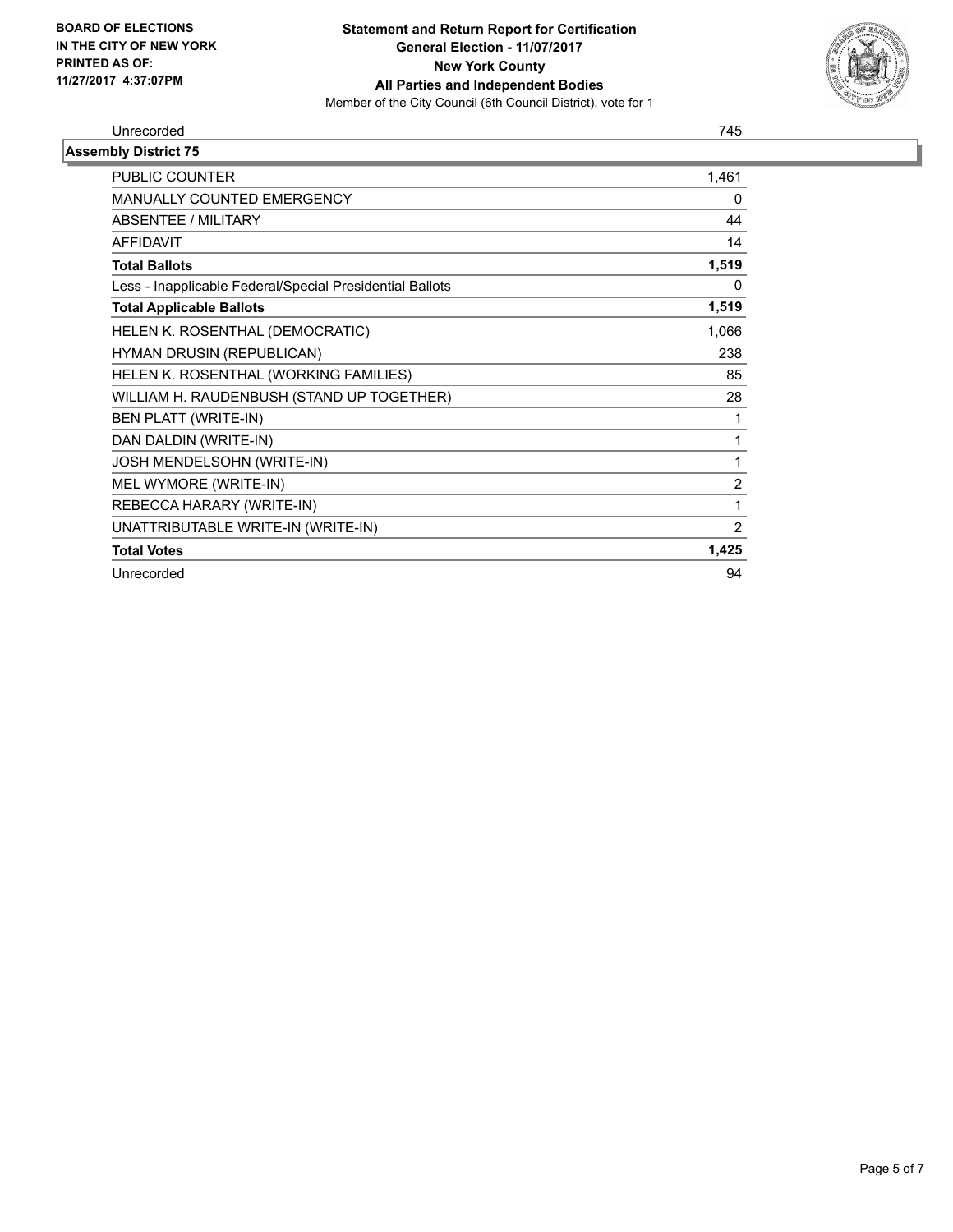

### **Total for Member of the City Council (6th Council District) - New York County**

| PUBLIC COUNTER                                           | 37,617       |
|----------------------------------------------------------|--------------|
| MANUALLY COUNTED EMERGENCY                               | 0            |
| ABSENTEE / MILITARY                                      | 1,145        |
| AFFIDAVIT                                                | 381          |
| <b>Total Ballots</b>                                     | 39,143       |
| Less - Inapplicable Federal/Special Presidential Ballots | 0            |
| <b>Total Applicable Ballots</b>                          | 39,143       |
| HELEN K. ROSENTHAL (DEMOCRATIC)                          | 29,518       |
| HYMAN DRUSIN (REPUBLICAN)                                | 3,731        |
| HELEN K. ROSENTHAL (WORKING FAMILIES)                    | 2,771        |
| WILLIAM H. RAUDENBUSH (STAND UP TOGETHER)                | 973          |
| AARON JUDGE (WRITE-IN)                                   | 1            |
| ALVIS PRETZEL (WRITE-IN)                                 | 1            |
| <b>BARRY SHER (WRITE-IN)</b>                             | 1            |
| <b>BEN PLATT (WRITE-IN)</b>                              | 1            |
| BENJAMIN A JONES (WRITE-IN)                              | 1            |
| BILL RAUDENBASH (WRITE-IN)                               | 1            |
| <b>BOB FERIAND (WRITE-IN)</b>                            | 1            |
| CAREY GOODMAN (WRITE-IN)                                 | 3            |
| CARY GOODMAN (WRITE-IN)                                  | 4            |
| CHAIM LEGGIERE (WRITE-IN)                                | 1            |
| CHRISTINE QUINN (WRITE-IN)                               | 1            |
| COLE KANNER (WRITE-IN)                                   | 1            |
| CORCORAN BYRNE (WRITE-IN)                                | 1            |
| DAN DALDIN (WRITE-IN)                                    | 1            |
| DANIEL BERNER (WRITE-IN)                                 | 1            |
| DANIEL MORLO (WRITE-IN)                                  | 1            |
| DANIEL WEISS (WRITE-IN)                                  | 1            |
| DANIELA F GOLDIN (WRITE-IN)                              | 1            |
| DAVID OWENS (WRITE-IN)                                   | 1            |
| DAVID SACK (WRITE-IN)                                    | 1            |
| DONALD TRUMP (WRITE-IN)                                  | $\mathbf{1}$ |
| ELLEN JACOB (WRITE-IN)                                   | 1            |
| ETHAN GOLDSTEIN (WRITE-IN)                               | 1            |
| FRANK SCALA (WRITE-IN)                                   | 1            |
| GABRIEL HEAFITZ (WRITE-IN)                               | 1            |
| GARY KANE (WRITE-IN)                                     | 1            |
| HELEN ONG HA (WRITE-IN)                                  | 1            |
| HENRY E. NASS (WRITE-IN)                                 | 2            |
| HENRY NASS (WRITE-IN)                                    | 4            |
| HYAM RAUDEN BYA (WRITE-IN)                               | 1            |
| HYMAN RAUDEN BUSH (WRITE-IN)                             | 1            |
| JACQUELINE WRIGHT (WRITE-IN)                             | 1            |
| JAY BURSTEIN (WRITE-IN)                                  | 1            |
| JEFFREY BERMAN (WRITE-IN)                                | 1            |
| JOEL KELLUM (WRITE-IN)                                   | 1            |